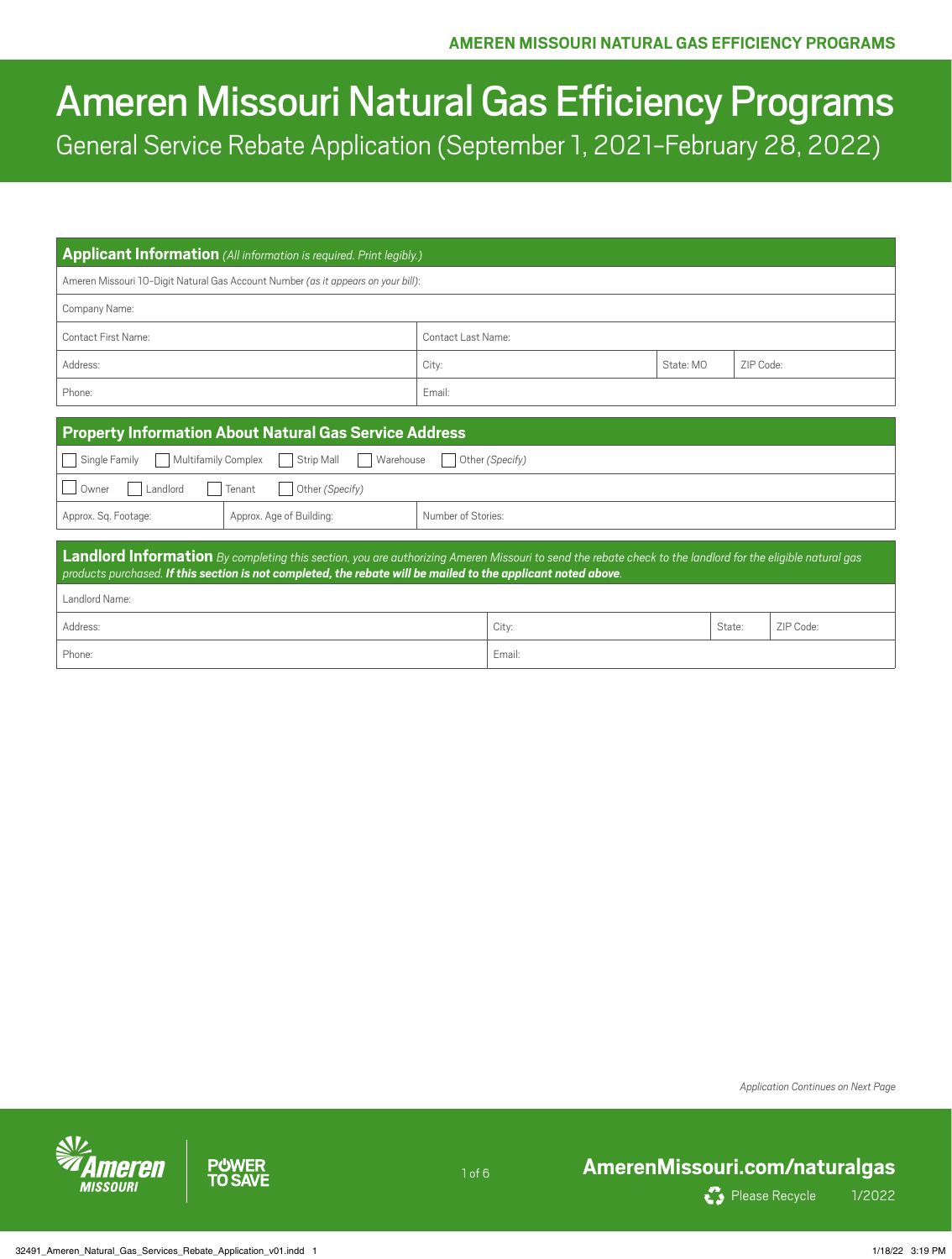## **Table 1: Equipment Rebates** *A General Service Energy Audit is NOT required in order to request a rebate.*

*Rebates effective for installs between September 1, 2021 and February 28, 2022.*

The maximum rebate amount per measure type listed below will be rebated per category in a calendar year. Eligible equipment for this program is listed in the table below and cannot be combined with rebates listed in Table 2.

| <b>Eligible Measure</b><br><b>Type</b><br>(See Note 1) | <b>Eligible Efficiency Rating</b>                                                                                                                                                                | <b>Specified Rebate</b><br>(Fixed or per the required<br>calculation shown)           | <b>Maximum Rebate</b><br><b>Allowed/Measure</b><br><b>Limit per Year</b> | <b>Equipment</b><br><b>Costs</b> | <b>Standard or</b><br><b>Calculated</b><br><b>Rebate</b> |
|--------------------------------------------------------|--------------------------------------------------------------------------------------------------------------------------------------------------------------------------------------------------|---------------------------------------------------------------------------------------|--------------------------------------------------------------------------|----------------------------------|----------------------------------------------------------|
| Smart Thermostat                                       | Please visit AmerenMissouri.com/naturalgas<br>for a current list of qualifying smart<br>thermostat models                                                                                        | \$25 per unit, up to 10 units, or<br>50% of the equipment cost,<br>whichever is lower | \$250<br>Limit 10 per customer                                           |                                  |                                                          |
| Steam Trap Replacement                                 | Steam trap replacement considered<br>efficiency improvement                                                                                                                                      | \$50                                                                                  | \$1.250<br>Up to 25 failing units                                        |                                  |                                                          |
| Natural Gas Food Service<br>Steam Cooker - 5 Pan       | Natural Gas Food Service Steam Cookers - 5 Pan                                                                                                                                                   | \$1,800                                                                               | \$3,600<br>Limit two per customer                                        |                                  |                                                          |
| Natural Gas Food Service<br>Steam Cooker - 6 Pan       | Natural Gas Food Service Steam Cookers - 6 Pan                                                                                                                                                   | \$1,800                                                                               | \$3,600<br>Limit two per customer                                        |                                  |                                                          |
| Natural Gas Food Service<br>Double Oven                | Natural Gas Food Service Double Oven                                                                                                                                                             | \$2,600                                                                               | \$5,200<br>Limit two per customer                                        |                                  |                                                          |
| Natural Gas Tank Storage<br>Water Heater               | 20-55 gallons high-efficiency with an EF rating<br>greater than or equal to 0.67                                                                                                                 | \$200                                                                                 | \$2,000<br>Limit 10 per customer                                         |                                  |                                                          |
| Natural Gas Tankless Water<br>Heater                   | High-efficiency with an EF rating greater than or<br>equal to 0.82                                                                                                                               | \$300                                                                                 | \$3,000<br>Limit 10 per customer                                         |                                  |                                                          |
| Natural Gas Furnace (Tier 1)                           | High-efficiency AFUE rated 92-95.9%                                                                                                                                                              | \$200                                                                                 | \$2,000<br>Limit 10 per customer                                         |                                  |                                                          |
| Natural Gas Furnace (Tier 2)                           | High-efficiency AFUE rated 96% or higher                                                                                                                                                         | \$300                                                                                 | \$3,000<br>Limit 10 per customer                                         |                                  |                                                          |
| Natural Gas Boiler                                     | High-efficiency AFUE rated 90% or higher                                                                                                                                                         | \$300                                                                                 | \$600<br>Limit two per customer                                          |                                  |                                                          |
| Ceiling Insulation                                     | Customer's existing ceiling insulation must be<br>R13 or less. Customer must install to a minimum<br>rating of at least R18-R49<br>See Note 2                                                    | \$0.0268 x sq. ft. x ∆R with a<br>maximum rebate of \$250                             | \$250                                                                    |                                  |                                                          |
| Wall Insulation                                        | Customer's existing wall insulation must be at<br>R11 as verified and documented by insulation<br>contractor. Customer's contractor must install<br>to a minimum rating of R20-R49<br>See Note 2 | \$0.0402 x sq. ft. x ∆R with a<br>maximum rebate of \$400                             | \$400                                                                    |                                  |                                                          |
| Hot Water Kit                                          | Each kit may include one showerhead,<br>two aerators and 10 feet of pipe wrap                                                                                                                    | Hot water kit will be mailed to<br>the company                                        | N/A<br>One free                                                          |                                  |                                                          |
| Pre-Rinse Spray<br>Valve Program                       | 0.64 GPM (do not purchase-supplied directly to<br>customer upon request)                                                                                                                         | Pre-rinse spray valves that are<br>mailed to the company                              | N/A<br>Up to two free                                                    |                                  |                                                          |
| Natural Gas Large Vat Fryer                            | 50% heavy load cooking energy efficiency                                                                                                                                                         | \$900                                                                                 | \$900<br>One per customer                                                |                                  |                                                          |

### **NOTES**

1. A customer will not receive a rebate for the equipment listed in this table and for a similar rebate offered for the equipment listed in Table 2. Rebates in Table 2 only apply to those customers who have had a Qualified Energy Audit completed and meet the additional qualifications specified for that program.

2. A customer is only eligible for a rebate, per the calculation for this measure, for areas that meet the baseline requirements and not the entire ceiling/wall area. This is applicable in cases where only a portion of the square footage of the ceiling/wall area meets the minimum baseline requirement.

2 of 6

*Application Continues on Next Page*



**PUWER** .<br>TO SA

## **[AmerenMissouri.com/naturalgas](http://AmerenMissouri.com/naturalgas)**

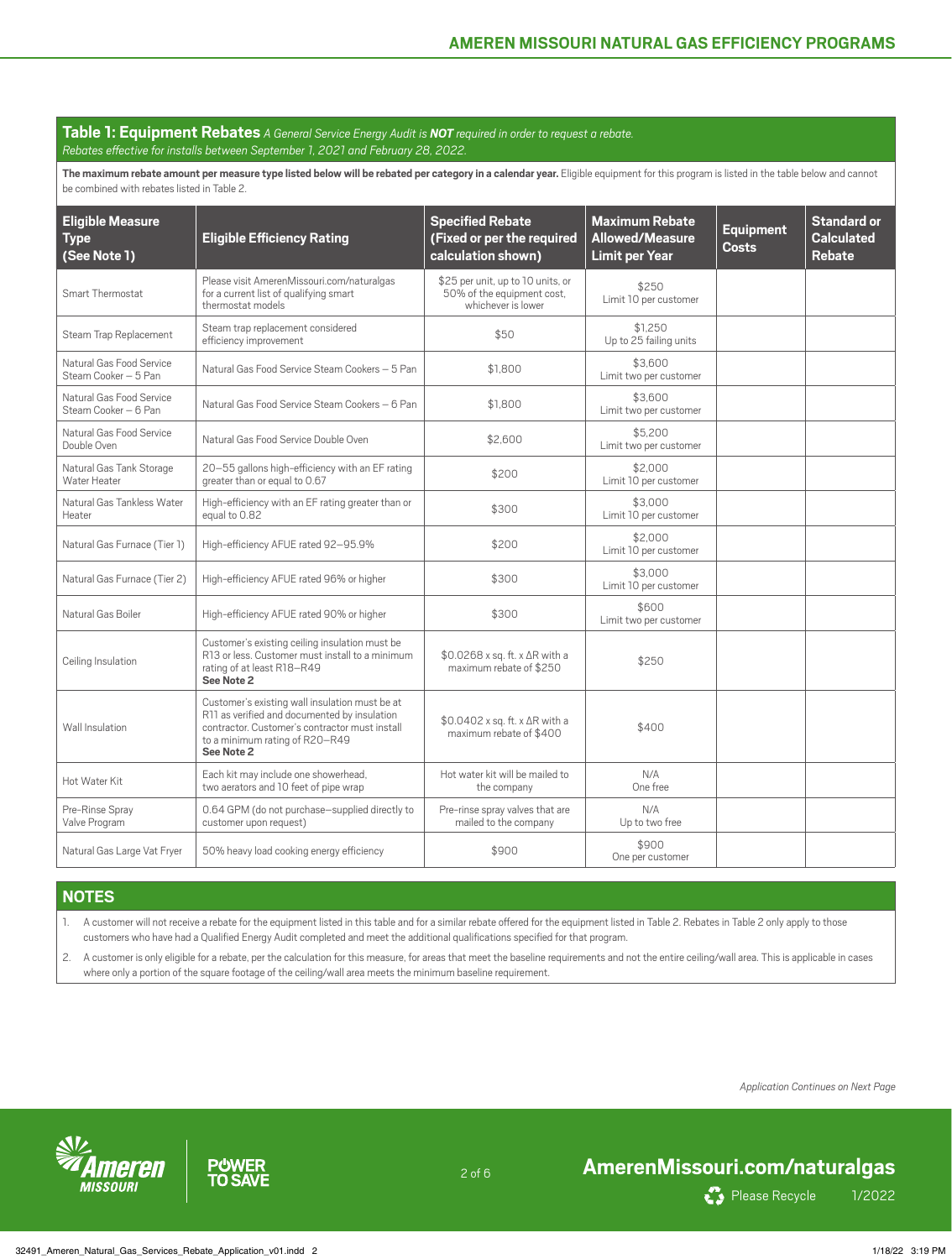**Complete the equipment information below only for the eligible equipment that you selected in Table 1 on the previous page.**

| Details for First Eligible Equipment Rebate - No Energy Audit Required                                                                                                                                                                                                |                                                     |                                             |                  |           |
|-----------------------------------------------------------------------------------------------------------------------------------------------------------------------------------------------------------------------------------------------------------------------|-----------------------------------------------------|---------------------------------------------|------------------|-----------|
| Old Equipment Being Replaced (Check one):<br>Furnace   Thermostat   Steam Trap   Food Service Cooker   Food Service Oven   Food Service Fryer   Water Heater<br>Ceiling Insulation<br>Wall Insulation                                                                 |                                                     |                                             |                  |           |
| Manufacturer:                                                                                                                                                                                                                                                         |                                                     |                                             | AFUE or R-Value: |           |
| Serial Number:                                                                                                                                                                                                                                                        | Model Number:                                       | Estimated Year Old Equipment Was Installed: |                  |           |
| Unit failed<br>Reason for Replacement (Check one):                                                                                                                                                                                                                    | To reduce monthly gas bill<br>Unit was not reliable | To increase comfort                         | Other (Specify): |           |
| NEW EQUIPMENT Manufacturer:                                                                                                                                                                                                                                           |                                                     |                                             | AFUE or R-Value: |           |
| Serial Number:                                                                                                                                                                                                                                                        | Model Number:                                       |                                             |                  |           |
| <b>Proof of New Equipment Installation</b> (Installer, Contractor, Supplier, etc.)                                                                                                                                                                                    |                                                     |                                             |                  |           |
| Company Name:                                                                                                                                                                                                                                                         |                                                     | Phone:                                      |                  |           |
| Address:                                                                                                                                                                                                                                                              |                                                     | City:                                       | State:           | ZIP Code: |
|                                                                                                                                                                                                                                                                       |                                                     |                                             |                  |           |
| Contractor Signature (Required): __<br>Date Installed: Note that the state of the state of the state of the state of the state of the state of the state of the state of the state of the state of the state of the state of the state of the state of the state of t |                                                     |                                             |                  |           |
| By signing, the installer/inspector attests this information accurately reflects the equipment has been installed in compliance with the manufacturer's specifications for the new equipment.                                                                         |                                                     |                                             |                  |           |

Any and all equipment associated with this rebate must be installed in compliance with required local, state and federal codes. Any tests or inspections that may be required for the verification of such are the responsibility of the customer or installing contractor.

**Complete the equipment information below only for the eligible equipment that you selected in Table 1 on the previous page.**

| <b>Details for Second Eligible Equipment Rebate</b>                                                                                                                                                                                                                                                                                                                                                                                                                             |                                                                                    |                                             |                  |           |  |
|---------------------------------------------------------------------------------------------------------------------------------------------------------------------------------------------------------------------------------------------------------------------------------------------------------------------------------------------------------------------------------------------------------------------------------------------------------------------------------|------------------------------------------------------------------------------------|---------------------------------------------|------------------|-----------|--|
| Old Equipment Being Replaced (Check one):<br>Furnace Thermostat Steam Trap<br>Food Service Cooker     Food Service Oven     Food Service Fryer<br>Water Heater<br>Ceiling Insulation<br>Wall Insulation                                                                                                                                                                                                                                                                         |                                                                                    |                                             |                  |           |  |
| Manufacturer:                                                                                                                                                                                                                                                                                                                                                                                                                                                                   |                                                                                    |                                             | AFUE or R-Value: |           |  |
| Serial Number:                                                                                                                                                                                                                                                                                                                                                                                                                                                                  | Model Number:                                                                      | Estimated Year Old Equipment Was Installed: |                  |           |  |
| Unit failed<br>Reason for Replacement (Check one):                                                                                                                                                                                                                                                                                                                                                                                                                              | To reduce monthly gas bill<br>Unit was not reliable                                | To increase comfort                         | Other (Specify): |           |  |
| NEW EQUIPMENT Manufacturer:                                                                                                                                                                                                                                                                                                                                                                                                                                                     |                                                                                    |                                             | AFUE or R-Value: |           |  |
| Model Number:<br>Serial Number:                                                                                                                                                                                                                                                                                                                                                                                                                                                 |                                                                                    |                                             |                  |           |  |
|                                                                                                                                                                                                                                                                                                                                                                                                                                                                                 | <b>Proof of New Equipment Installation</b> (Installer, Contractor, Supplier, etc.) |                                             |                  |           |  |
| Company Name:                                                                                                                                                                                                                                                                                                                                                                                                                                                                   |                                                                                    | Phone:                                      |                  |           |  |
| Address:                                                                                                                                                                                                                                                                                                                                                                                                                                                                        |                                                                                    | City:                                       | State:           | ZIP Code: |  |
| Date Installed: The Contract of the United States of the United States of the United States of the United States<br>Contractor Signature (Required):                                                                                                                                                                                                                                                                                                                            |                                                                                    |                                             |                  |           |  |
| By signing, the installer/inspector attests this information accurately reflects the equipment has been installed in compliance with the manufacturer's specifications for the new equipment.<br>Any and all equipment associated with this rebate must be installed in compliance with required local, state and federal codes. Any tests or inspections that may be required for the verification<br>of such are the responsibility of the customer or installing contractor. |                                                                                    |                                             |                  |           |  |

3 of 6

*Application Continues on Next Page*





## **[AmerenMissouri.com/naturalgas](http://AmerenMissouri.com/naturalgas)**

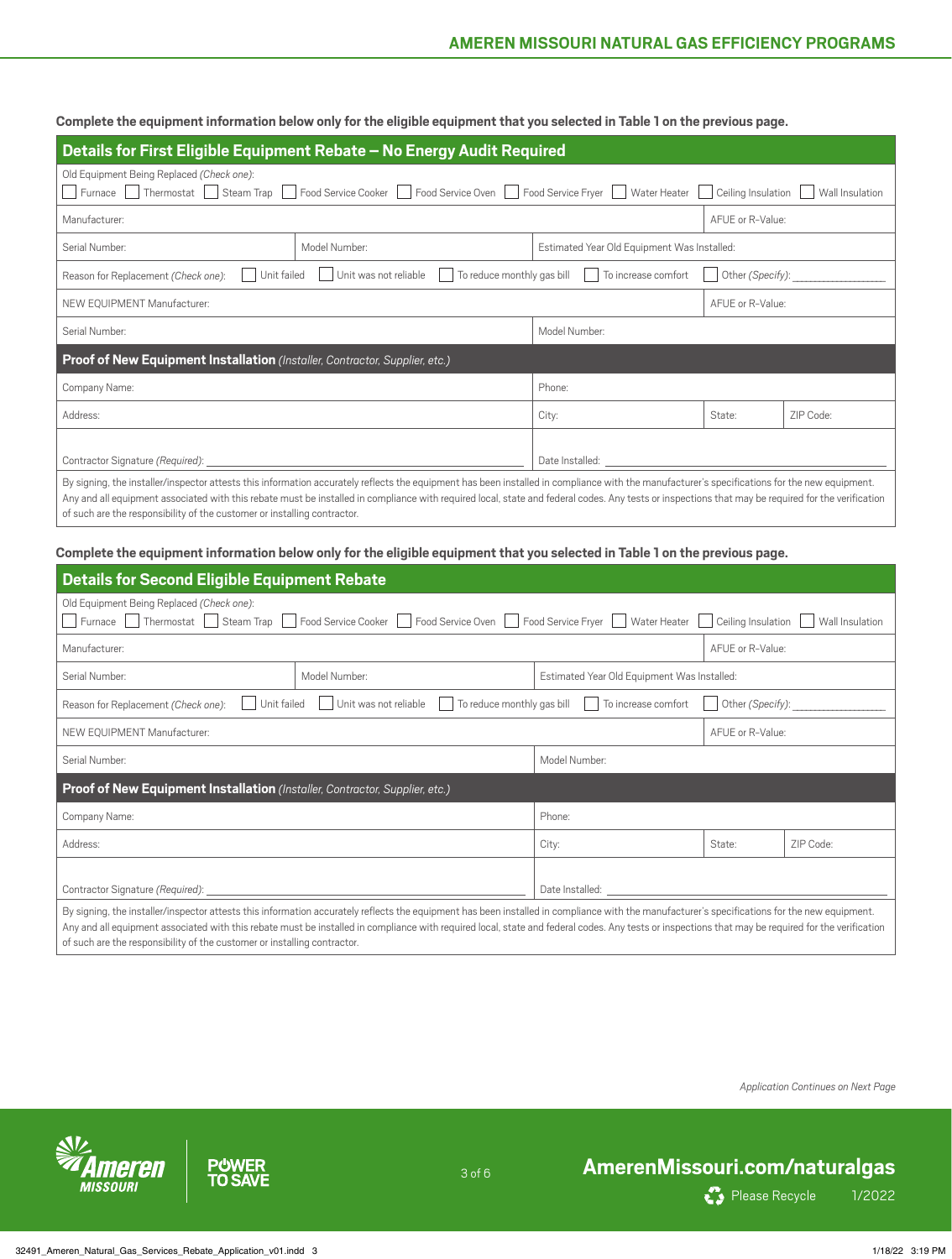**Table 2: Equipment Rebates** *A qualified energy audit IS required. The qualified auditor must recommend and complete one or more of the following equipment/improvements from this table before you can request a rebate. Rebates effective for installs between September 1, 2021 and February 28, 2022.*

The maximum rebate amount per measure type listed below will be rebated per category in a calendar year. Eligible equipment for this program is listed in the table below and cannot be combined with rebates listed in Table 1 for those measures for non-energy audits.

| <b>Eligible Measure Type</b><br>(See Note 3) | <b>Eligible Efficiency Rating</b>                                                                                                                                                             | <b>Specified Rebate</b><br>(Fixed or per the required<br>calculation shown)    | <b>Maximum</b><br><b>Rebate Allowed/</b><br><b>Measure Limit</b><br>per Year | <b>Equipment</b><br><b>Costs</b> | <b>Standard or</b><br><b>Calculated</b><br>Rebate |
|----------------------------------------------|-----------------------------------------------------------------------------------------------------------------------------------------------------------------------------------------------|--------------------------------------------------------------------------------|------------------------------------------------------------------------------|----------------------------------|---------------------------------------------------|
| Ceiling Insulation                           | Baseline R13 or less. Must install to a minimum of<br>R18 and a maximum of R49. See Note 4                                                                                                    | $$0.0268 \times$ sq. ft. x $\Delta$ R with a<br>maximum rebate of \$500        | \$400                                                                        |                                  |                                                   |
| Wall Insulation                              | Baseline R11 or less. Must install to a minimum of<br>R20 and a maximum of R49. See Note 4                                                                                                    | $$0.0402 \times sq.$ ft. $\times$ $\Delta$ R with a<br>maximum rebate of \$800 | \$800                                                                        |                                  |                                                   |
| Air Sealing Measures                         | Reduction in air changes per hour (ACH) must<br>be at least 0.5 ACH through measures that may<br>include window and/or door weather stripping,<br>switch/outlet insulation, caulking or foam. | \$395 per 0.5 ACH reduction with a<br>maximum rebate of \$800                  | \$200                                                                        |                                  |                                                   |

### **NOTES**

3. For the purchase and installation of cost-effective natural gas energy-saving equipment and building shell measures as recommended from a customer's energy audit performed by a Qualified Auditor, which are not included in other commercial natural gas measures listed in this Program. Audits must be performed by qualified professionals (Registered Professional Engineer, Registered Architect, Certified Energy Manager, or equivalent training, experience, and continuing education). Audit procedures and reports must reach the level of effort of a Level II – Energy Survey and Analysis, as described in the most recent edition of "Procedures for Commercial Building Energy Audits," published by the American Society of Heating, Refrigerating, and Air-Conditioning Engineers.

4. A customer is only eligible for a rebate, per the calculation for this measure, for areas that meet the baseline requirements and not the entire ceiling/wall area. This is applicable in cases where only a portion of the square footage of the ceiling/wall area meets the minimum baseline requirement.

### **Complete the equipment information below only for the eligible equipment that you have selected in Table 2.**

| Details for First Eligible Equipment Rebate - Energy Audit Required                                                                                                                                                                                                                                                                                                                                 |                                                     |                                             |                  |           |  |
|-----------------------------------------------------------------------------------------------------------------------------------------------------------------------------------------------------------------------------------------------------------------------------------------------------------------------------------------------------------------------------------------------------|-----------------------------------------------------|---------------------------------------------|------------------|-----------|--|
| Ceiling Insulation<br>Air Sealing<br>Old Equipment Being Replaced (Check one):<br>Wall Insulation                                                                                                                                                                                                                                                                                                   |                                                     |                                             |                  |           |  |
| Manufacturer:                                                                                                                                                                                                                                                                                                                                                                                       |                                                     |                                             | R-Value:         |           |  |
| Serial Number:                                                                                                                                                                                                                                                                                                                                                                                      | Model Number:                                       | Estimated Year Old Equipment Was Installed: |                  |           |  |
| Unit failed<br>Reason for Replacement (Check one):                                                                                                                                                                                                                                                                                                                                                  | To reduce monthly gas bill<br>Unit was not reliable | To increase comfort                         | Other (Specify): |           |  |
| NEW EQUIPMENT Manufacturer:                                                                                                                                                                                                                                                                                                                                                                         | R-Value:                                            |                                             |                  |           |  |
| Serial Number:<br>Model Number:                                                                                                                                                                                                                                                                                                                                                                     |                                                     |                                             |                  |           |  |
| Proof of New Equipment Installation (Installer, Contractor, Supplier, etc.)                                                                                                                                                                                                                                                                                                                         |                                                     |                                             |                  |           |  |
| Company Name:                                                                                                                                                                                                                                                                                                                                                                                       |                                                     | Phone:                                      |                  |           |  |
| Address:                                                                                                                                                                                                                                                                                                                                                                                            |                                                     | City:                                       | State:           | ZIP Code: |  |
|                                                                                                                                                                                                                                                                                                                                                                                                     |                                                     |                                             |                  |           |  |
| Contractor Signature (Required):<br>Date Installed:                                                                                                                                                                                                                                                                                                                                                 |                                                     |                                             |                  |           |  |
| By signing, the installer/inspector attests this information accurately reflects the equipment has been installed in compliance with the manufacturer's specifications for the new equipment.<br>Any and all equipment associated with this rebate must be installed in compliance with required local, state and federal codes. Any tests or inspections that may be required for the verification |                                                     |                                             |                  |           |  |

4 of 6

of such are the responsibility of the customer or installing contractor.

*Application Continues on Next Page*





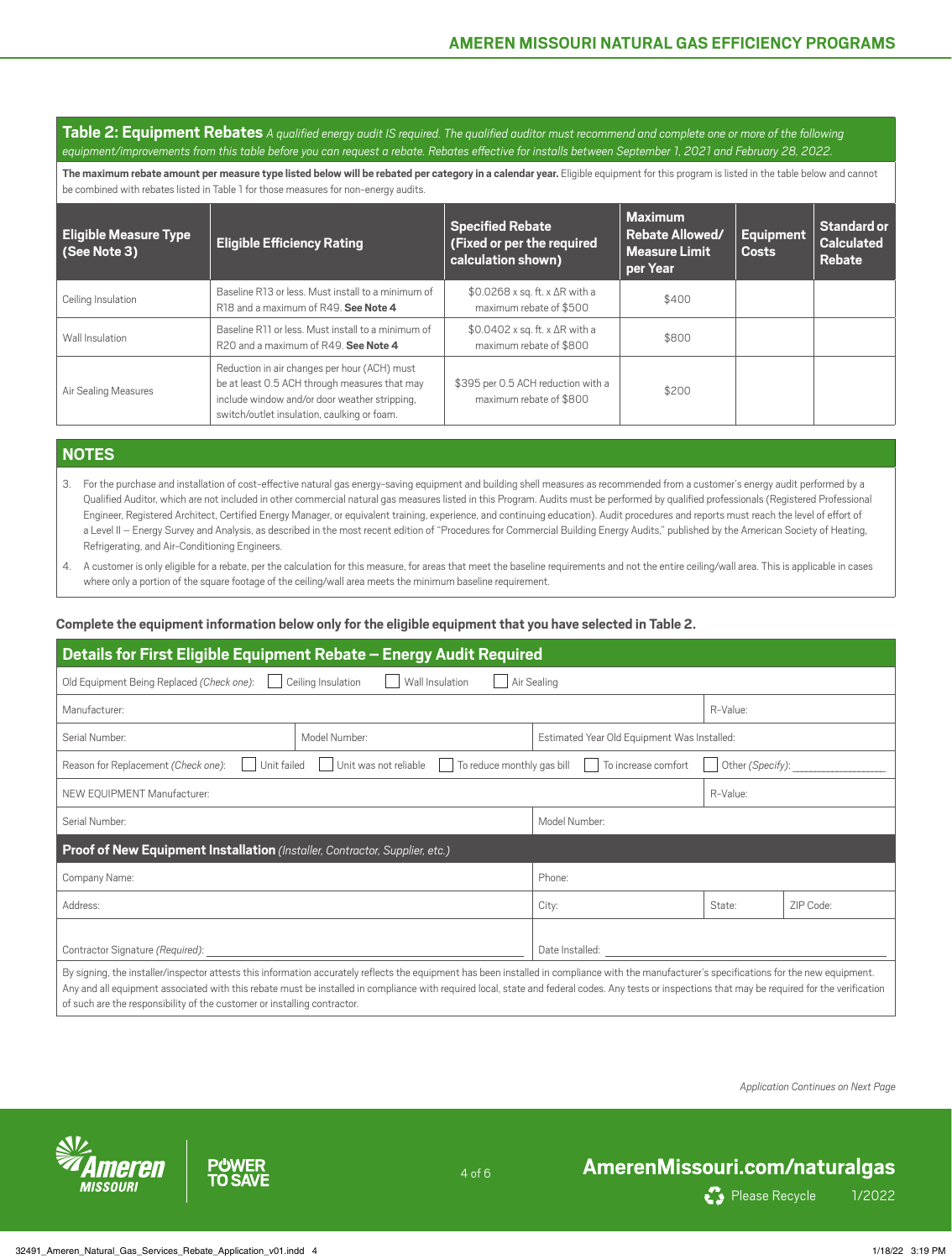**Complete the equipment information below only for the eligible equipment that you selected in Table 2.**

| Details for Second Eligible Equipment Rebate - Energy Audit Required                                                                                 |               |                                             |          |           |
|------------------------------------------------------------------------------------------------------------------------------------------------------|---------------|---------------------------------------------|----------|-----------|
| Wall Insulation<br>Ceiling Insulation<br>Air Sealing<br>Old Equipment Being Replaced (Check one):                                                    |               |                                             |          |           |
| Manufacturer:                                                                                                                                        |               |                                             | R-Value: |           |
| Serial Number:                                                                                                                                       | Model Number: | Estimated Year Old Equipment Was Installed: |          |           |
| Unit was not reliable<br>To reduce monthly gas bill<br>To increase comfort<br>Other (Specify):<br>Unit failed<br>Reason for Replacement (Check one): |               |                                             |          |           |
| NEW EQUIPMENT Manufacturer:<br>R-Value:                                                                                                              |               |                                             |          |           |
| Serial Number:                                                                                                                                       | Model Number: |                                             |          |           |
| Proof of New Equipment Installation (Installer, Contractor, Supplier, etc.)                                                                          |               |                                             |          |           |
| Company Name:                                                                                                                                        |               | Phone:                                      |          |           |
| Address:                                                                                                                                             |               | City:                                       | State:   | ZIP Code: |
|                                                                                                                                                      |               |                                             |          |           |
| Contractor Signature (Required):<br>Date Installed:                                                                                                  |               |                                             |          |           |

By signing, the installer/inspector attests this information accurately reflects the equipment has been installed in compliance with the manufacturer's specifications for the new equipment. Any and all equipment associated with this rebate must be installed in compliance with required local, state and federal codes. Any tests or inspections that may be required for the verification of such are the responsibility of the customer or installing contractor.

## **Customer Checklist**

| If you have any questions concerning the requirements for this program, please call 1.877.215.5752. To ensure that the rebate form will not be rejected for lack of supporting documentation, |
|-----------------------------------------------------------------------------------------------------------------------------------------------------------------------------------------------|
| the customer should complete all of the following:                                                                                                                                            |

| Make sure equipment is new and installed in your name at the address listed on your Ameren Missouri Natural Gas bill.                                       |
|-------------------------------------------------------------------------------------------------------------------------------------------------------------|
| Include a recent copy of your Ameren Missouri Natural Gas bill (must be under the name and address listed on this form).                                    |
| Verify that you are an eligible Ameren Missouri Natural Gas customer before proceeding with this rebate program.                                            |
| Make sure the equipment you are considering for purchase is eligible for a rebate per the program rules.                                                    |
| Make sure the customer's current eligible natural gas account number is listed on this rebate form.                                                         |
| Make sure you or the contractor has filled in all the blanks in the sections requesting information on the OLD and NEW equipment for each rebate submitted. |
| Make sure the Qualified Auditor (when applicable) has provided you with a copy of the full pre- and post-audit report.                                      |
| When applicable, make sure the contractor has signed the form. Exception: In cases where items are self-installed, then the customer must sign.             |
| Make sure you or your landlord has signed and dated the rebate form in the box below.                                                                       |
| Be sure to provide copies of the following required documentation:                                                                                          |
| Your most recent Ameren Missouri Natural Gas bill.<br>All applicable invoices.                                                                              |
| The full audit report (if applying for measures as a result of audit results).<br>A completed rebate form.                                                  |
|                                                                                                                                                             |

| <b>Customer or Landlord Signature</b> (Required)                                                                                                                                                                                                                                                                                                  |       |
|---------------------------------------------------------------------------------------------------------------------------------------------------------------------------------------------------------------------------------------------------------------------------------------------------------------------------------------------------|-------|
| Name (Please print):                                                                                                                                                                                                                                                                                                                              |       |
| Customer/Landlord Signature (Required):                                                                                                                                                                                                                                                                                                           | Date: |
| By signing, the customer/landlord acknowledges having read and understood the terms and conditions of Ameren Missouri's Natural Gas Efficiency program. The customer certifies that all the<br>information provided is true and correct and that the products for which the customer is requesting a rebate meet the requirements of the program. |       |

5 of 6